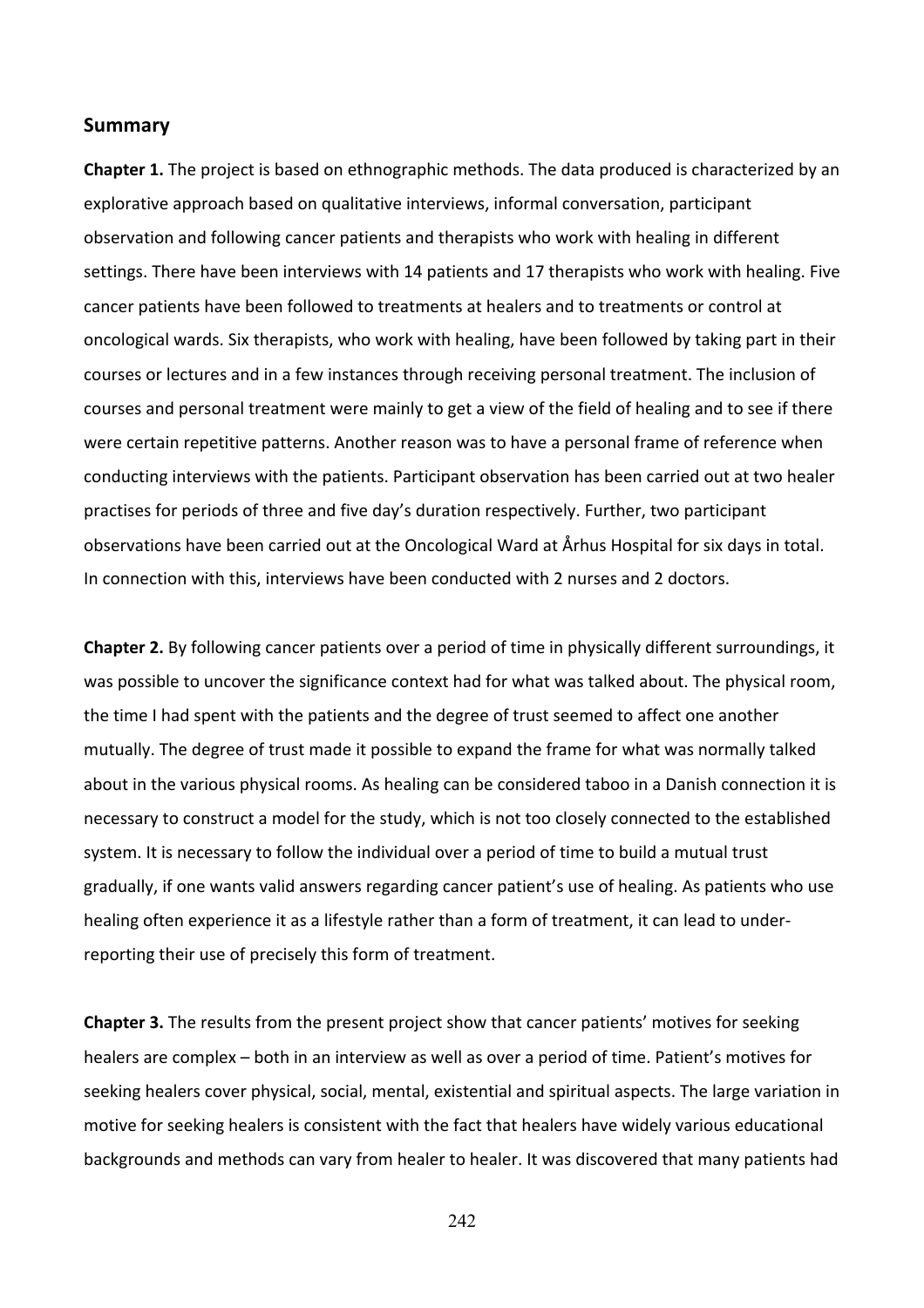used the same healer for years, even before the present cancer. Patient's motives for visiting a healer in connection with cancer were often shown to be based on a special relationship that had been
established
with
that
particular
healer.
This
is
a
relationship
which
perhaps
can
be
compared to the "family doctor" or "country doctor" in older times, where trust and a broad knowledge of the patient
and
her
closest
family
through
time
had
been
established
over
the
years. Future research wishing to study the "effect" or "consequences" of healing, where the understanding of effect is to be understood broadly, should have its starting point in the many different motives patients have for seeking healers. This gives the patients the possibility of deciding what constitutes an effect for them. The task will be to construct a method, which can capture
these
various
motives
and
effect
goal.

Chapter 4. The reasons as to why the individual patient had developed cancer proved to be a recurring theme, which had occupied the thoughts of the majority of the patients I had talked to. The patients could often present many different possible causes, which they felt had played a role in their development of cancer. As a rule though, they had one major cause that they felt was the reason for their developing cancer. The patients' explanations of the reasons for their cancer were individual and most of them connected it with the manner in which they had lived their lives. Even so, it was a recurrent theme that the patients believed the causes for their development of cancer were psychic and psychosocial. Considering how important this subject was for the patients, it was striking to observe the dialogue - or rather, lack of dialogue the patients could have with the oncologists
on
this
subject. They
often
talked
at
cross
purposes
on
the
causes
of
the
cancer.

Many healers were able to have a dialogue with patients on possible causes for cancer,
a
dialogue
that
could
be
more
or
less
open. Therapists who
worked
with
healing
and
the patients' causal explanations displayed a large degree of agreement. This can be due to the fact that some patients are influenced to a greater extent by therapists who practice healing and other complementary
and
alternative
therapists
understanding
of
the
causes
of
cancer
than
by biomedical explanations. Many patients feel that they themselves can actively do something to be healed; that they have a personal responsibility in relation to a relapse or spreading of cancer cells. The patients' feeling of responsibility did not necessarily mean they felt the cancer was their own fault. They felt they could not be at fault, as they had no idea what had caused the cancer in their own case. This attitude can in some cases lead to a different way of perceiving the relationship between responsibility and fault in connection with a relapse or spreading of the cancer.

243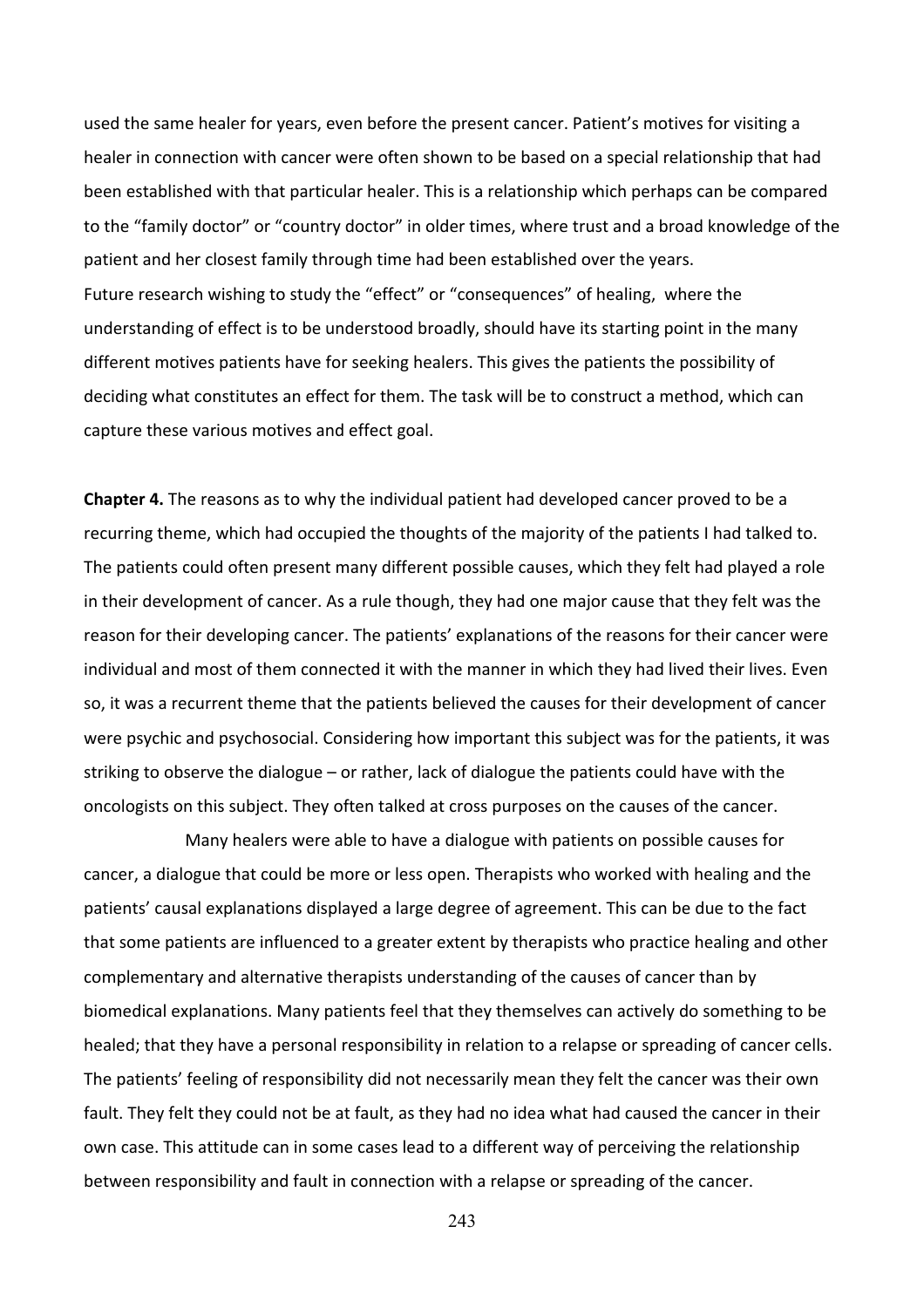**Chapter 5.** There proved to be a close relationship between what the cancer patients believed to be the reasons for their development of cancer, their motives for seeking healers (and other therapists), the needs they lacked fulfillment of in the established treatment, their own practices and what they believed they needed to have a good life. These results support the relevance of anthropologist Arthur Kleinman's conception of "explanatory models". Many patients instituted a series of initiatives, often strongly encouraged by therapists who work with healing, initiatives which could support and strengthen them in several areas in life. They became, in that way, the " self-supporting patient" or "their own family doctor" by taking care of the needs they found important in connection with their course of treatment and their life in general.

**Chapter 6.** The main part of the patients and therapists who worked with healing coupled the healthy life with "the good life" in that they could define health as being happy and satisfied with oneself and knowing ones own abilities and limitations. The healthy life was in this manner not only physical
health
or
not
being
ill
but
also
being
able
to
use
ones
abilities.
Many
patients
had
become more aware of prioritising so they promoted the things in life that were of importance to them. This could
also
be
a
consequence
of
the
seriousness
of
their
diagnosis.
Practically,
this
meant
valuing
the small things in life: the smell of good food, roses in the garden etc. and prioritising those closest to one.
Many
patients
could
relate
that
today
they
experience
fewer
things
as
a
problem.
Many healers supported patients in looking at the positive aspects and pointed out that what was essential was not what happened in life, but the way you dealt with what happened to you. The importance of the close things, living in the present and doing the things that were important for one
were
recurring
themes
among
the
healers
I
spoke
with
and
were
themes
that
they
pointed
out for their clients. These were themes that I coupled with what philosopher Harry G. Frankfurt has described in his book: "The importance of what we care about". Frankfurt writes about the freedom of the will and that we are only free if we are able to consciously use our will to act on the background
of
what
we
really
want. For
many
of
the
patients
and
healers
I
spoke
with
it
was
not only about being free to use our will to act on the basis of what we really want, but also about being free to choose the thoughts and feelings one has. Having control of ones thoughts and feelings and advancing the positive thoughts, feelings and actions can on that background be characterized
as
modern
virtues,
which
proved
to
be
important
parts
of
cancer
patients'
and healers' manner of perceiving the healthy human. These elements were important parts of "the good
life".

244